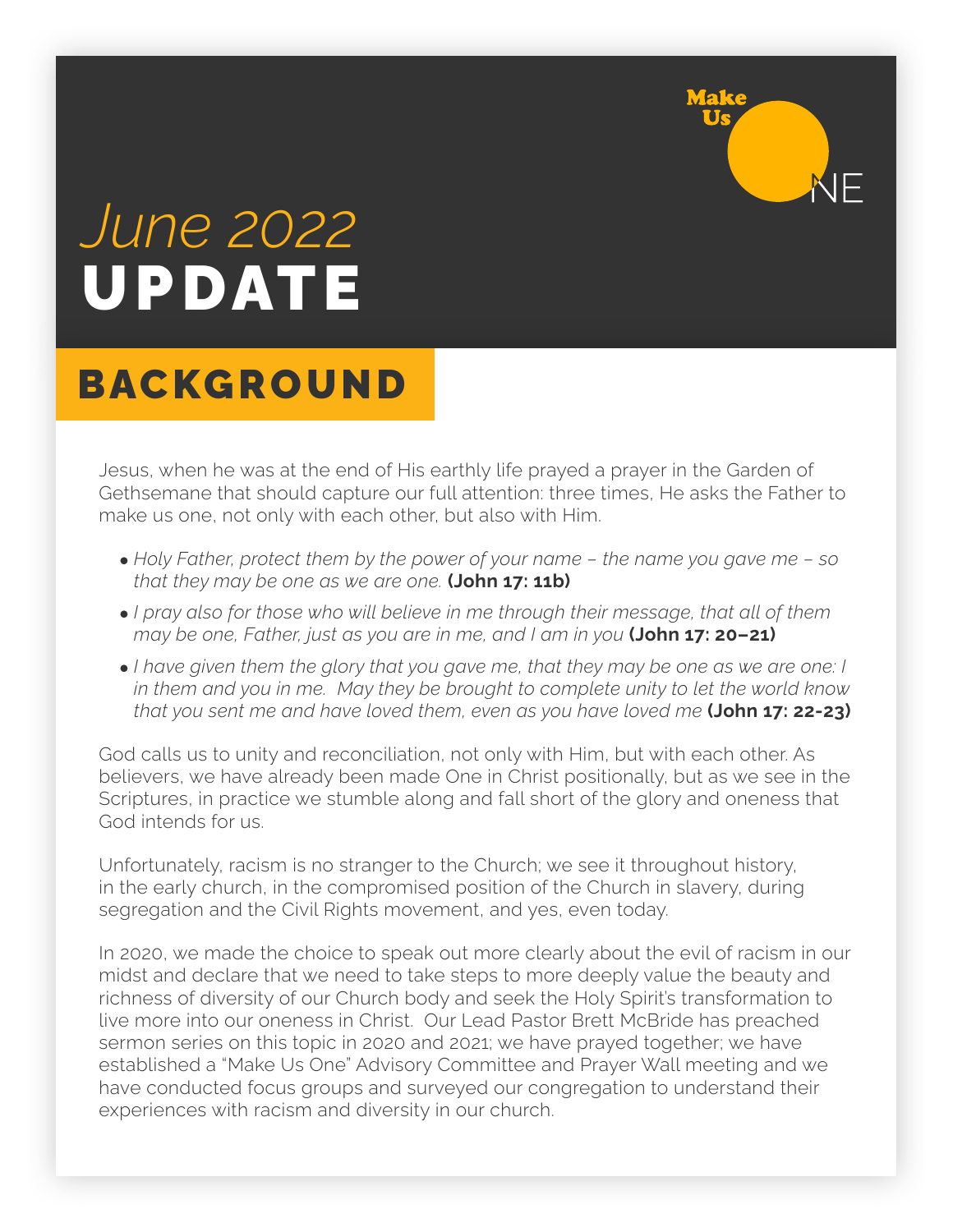## UPDATE

The results of our congregational survey, as well as focus groups of congregants and staff, informed the Kojo Institute's Organizational Assessment Report commissioned by The Peoples Church. This report was presented to the Board, the Make Us One Advisory Committee, and the Executive Team. The key findings are as follows:

- *We have the opportunity to improve diversity in our approach to welcoming people, to enhance the potential for all who join us in this church to feel like they belong*
- *We have the opportunity to increase diversity in our staff and leadership teams, in our worship, and in our decision-making practices*
- *We have the opportunity to go deeper than our culture of politeness and agreement has generally allowed, and actively engage in creating an anti-racism culture*
- *We need to establish clear policies and procedures for reporting and responding to experiences of racism in the church*
- *We have the opportunity to continue to acknowledge the impact of historical realities such as colonialism in global missions, work with our partners to continue to enhance our approach of partnership and enabling national approaches and enhance our transparency around how our global mission funds are spent.*
- *We have the opportunity to help close gaps in knowledge and awareness by offering a scriptural education series on issues of racism and anti-racism in the church and creating a culture of "practice rather than perfection" as we work towards greater unity in the Body of Christ.*

The Make Us One Advisory Committee, the Board and the Executive Team have reflected what we learned from this organizational assessment. Over the year ahead, our first action items to respond to the report will be:

- *Hosting a Make Us One Forum (Fall 2022) for leaders and volunteers at TPC to:* 
	- ° *Review the scriptural call to unity in the Body of Christ and how the early church struggled, prayed through and addressed these issues*
	- ° *Answer questions on the organizational assessment*
	- ° *Provide more information on the path ahead*
- *Establishing policies and procedures for reporting and responding to incidents of racism in the church*
- *Designing and implementing a program of workshops, sermons and discussion opportunities to help close gaps in knowledge and awareness of racism in the church, and how Jesus calls us to address these issues*
- *Enhancing diversity in our decision-making processes*